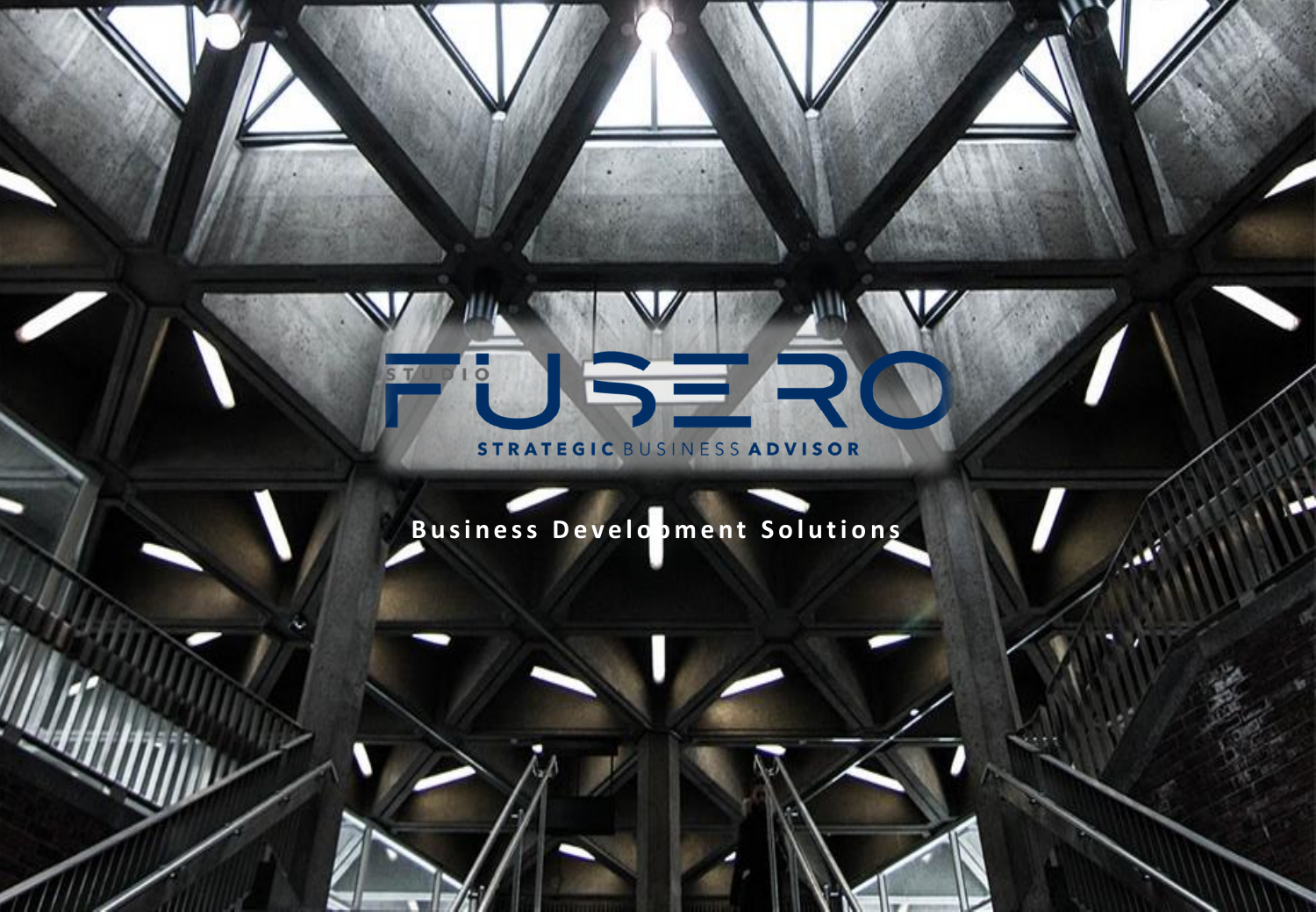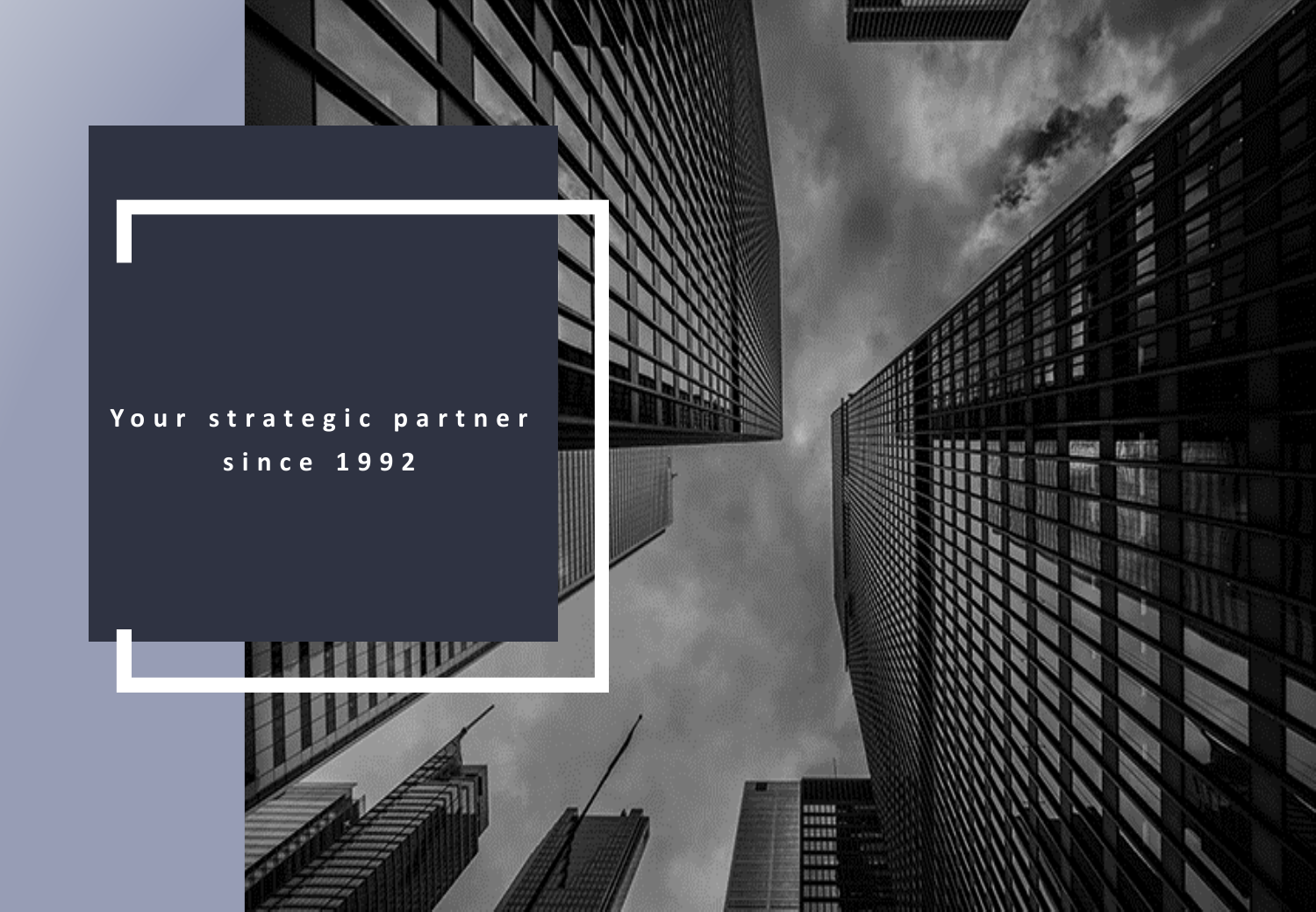#### **MANAGE CHANGE**

The world economy is rapidly changing. An organization's adaptability is a major competitive advantage more than ever. An adaptable company is open to new ideas and opportunities. With strategic planning tools and methodologies, we help companies improve performance from the start and position themselves for success. Our team of experts evaluates how internal and external changes affect progress towards strategic objectives by means of forecasting and analysis of competitive dynamics and considering the key capabilities of clients.

Our organization is focused on:

- Search for target companies
- Search for business partners to produce, distribute, co-develop and supply products, ideas and services
- Assistance in negotiations of acquisitions and sales of companies
- Support for the generational handover

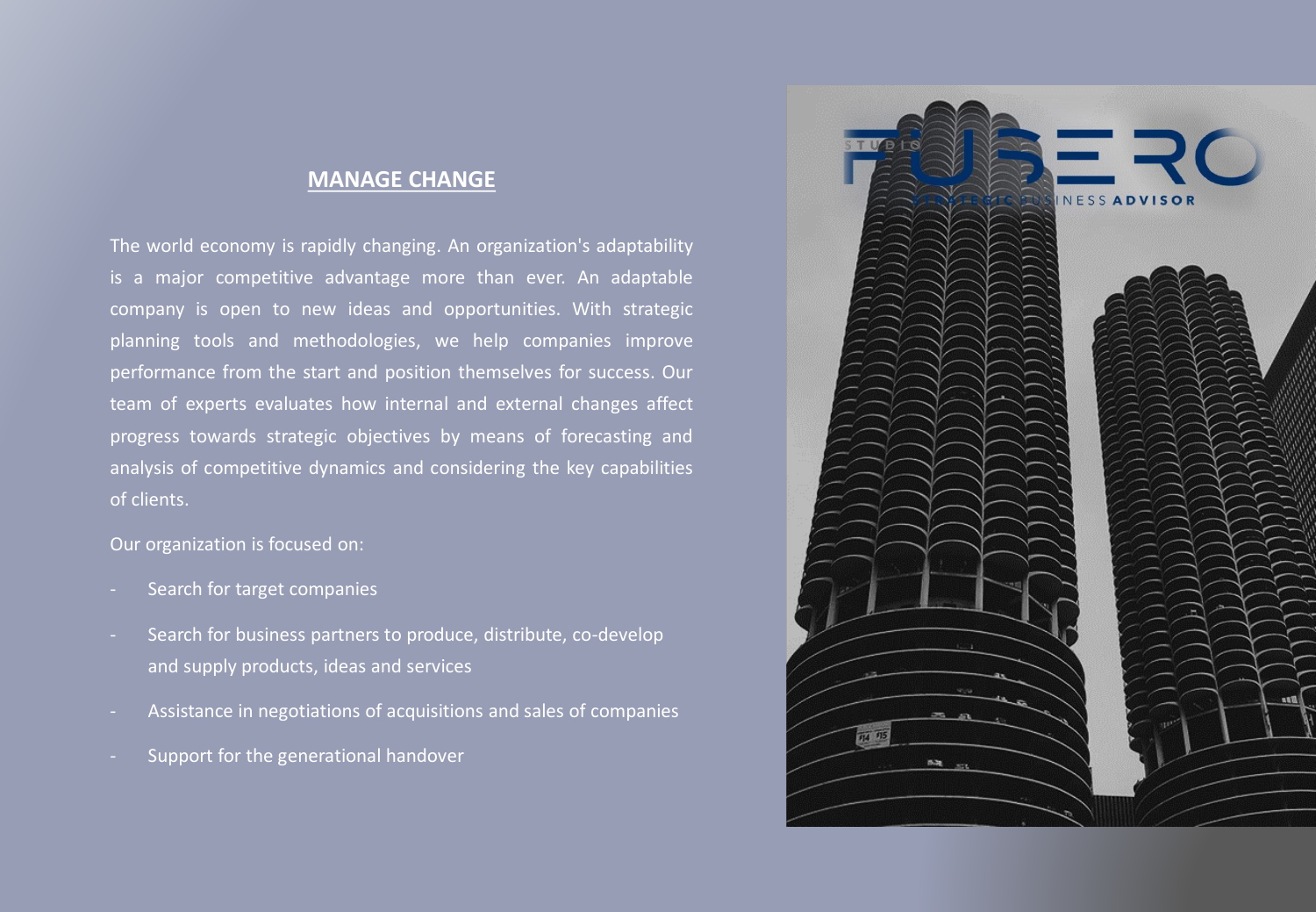# OUR SERVICES

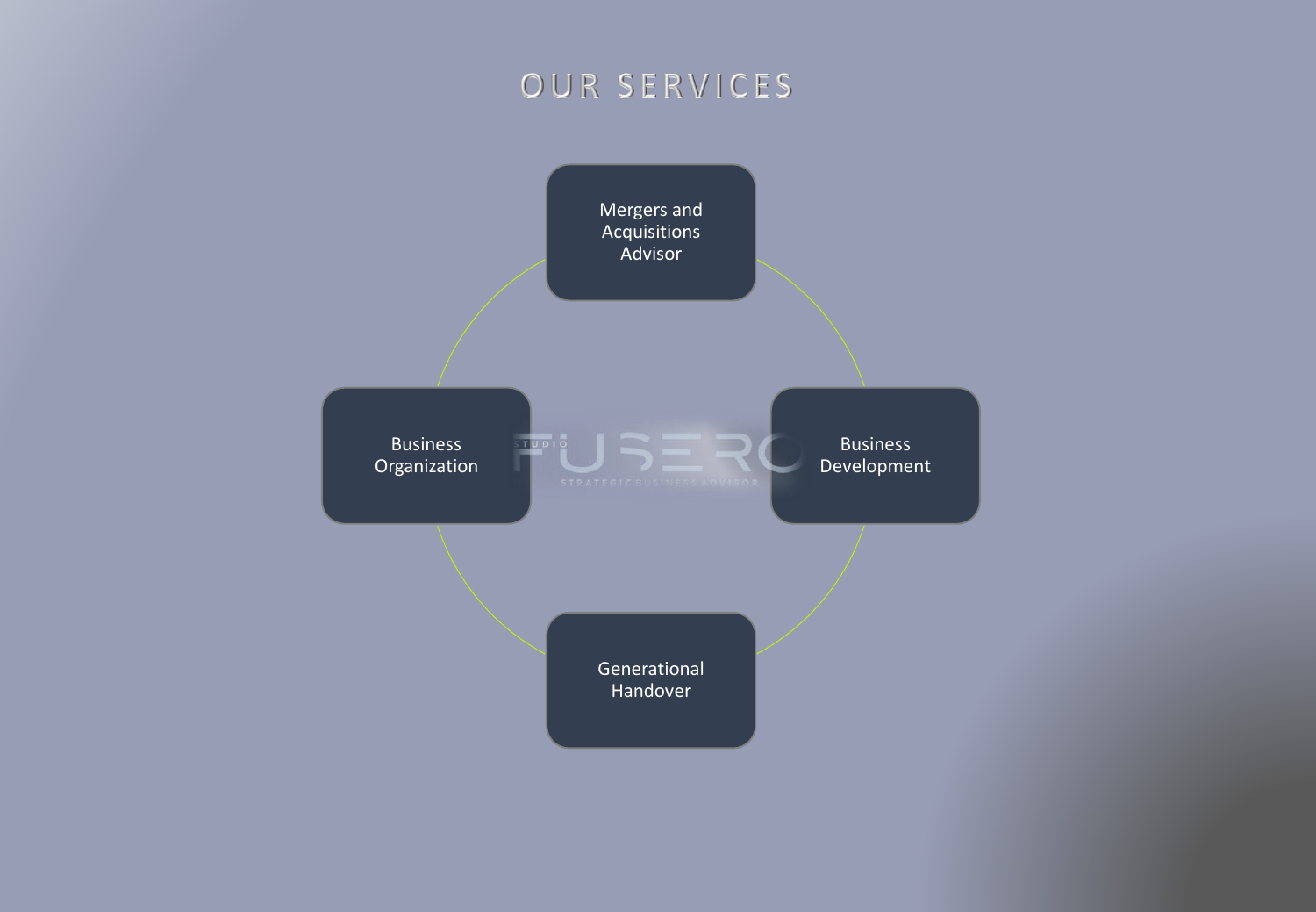#### MERGERS AND ACQUISITIONS ADVISOR

Our organization provides acquisition search services for industry or financial partners looking to acquire either whole companies, subsidiaries or divisions of companies. Our organization helps investors to find the target company to acquire in Italy. This is obtained through a solid cooperation with financial advisors, institutional consultants, industrial employers' confederations and corporate banking.